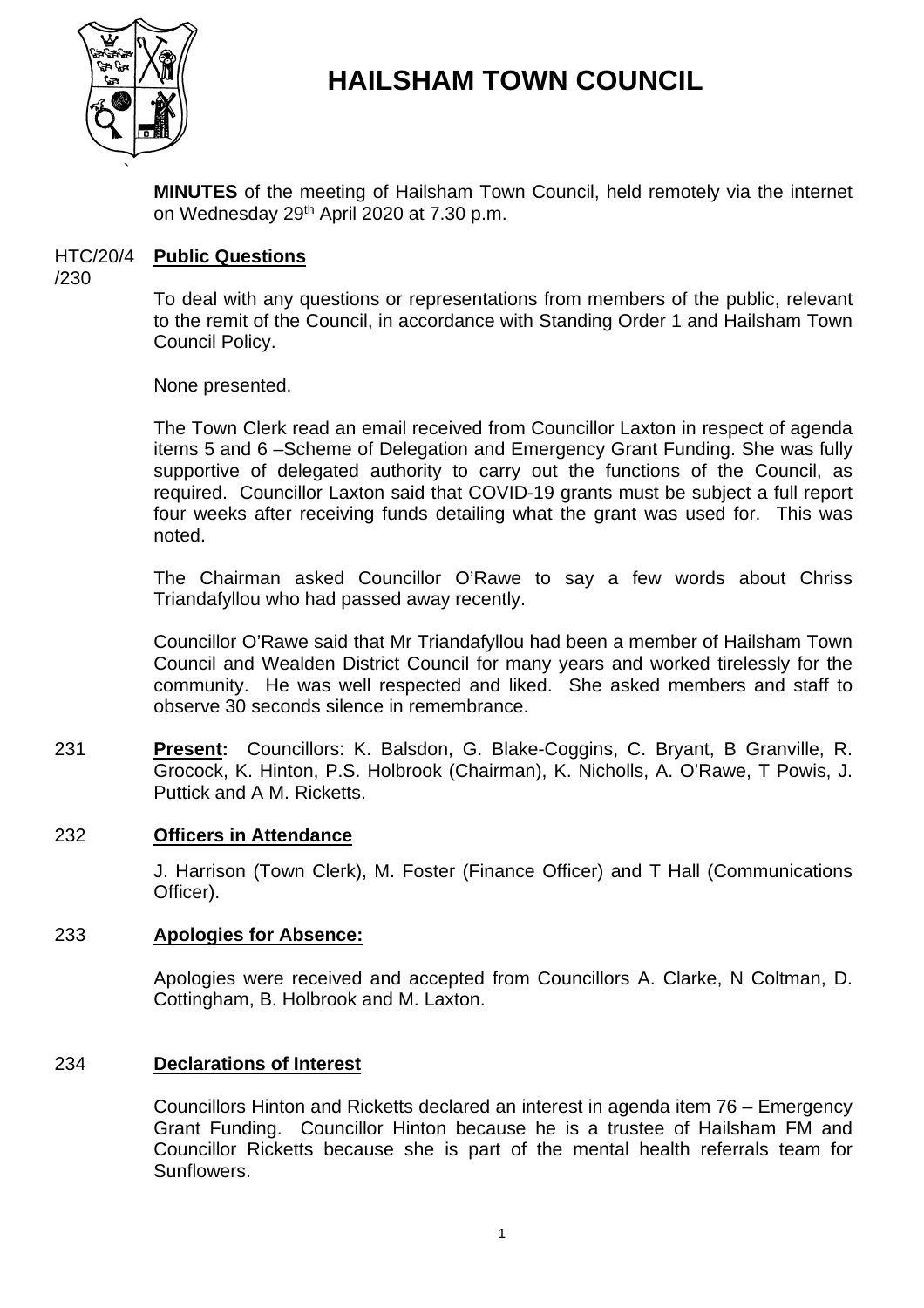### **Scheme of Delegation**

235.1 The Town Clerk said that a document had been sent with the agenda detailing how services could be run on a day to day basis by himself and other officers. No key decisions would be taken.

> Councillor Blake-Coggins asked why it had been decided that Councillors Coltman and Grocock only were signatories to cheques. The Finance Officer explained that the paperwork allowing Councillors Blake-Coggins and P Holbrook was still awaiting clearance by the bank.

#### 235.2 **RESOLVED** to:

- a) Adopt the scheme of delegation for as long as deemed necessary by the Town Clerk acting in accordance with national guidelines, and
- b) Agree the flexible home working policy.

# **Emergency Grant Funding**

- 236.1 Councillor Granville recorded an interest as his wife works for the NHS.
- 236.2 The Town Clerk referred members to the report sent with the agenda and was asking for agreement on the following five key recommendations:

Agreement that the underspend of the Communities Committee budget of £16,000 and the underspend of the Mayor's allowance of £778 be transferred to the Emergency Grants Fund (Note: £2,500 had already been spent in this respect).

He was looking for Council to note and approve in retrospect the £2,500 already given to Hailsham Crisis Support.

To consider the two applications for funding already formally received from the NHS Care Packages and Care for Carers,

Whilst details of the activities from Kings Head had been received, they were not looking for any funding at this stage.

The process for future grant applications.

The Town Clerk confirmed that the Hailsham Foodbank had not submitted an application form for funding.

#### 236.3 **RESOLVED** to:

- a) Move underspent monies from the Communities Committee budget and the Mayoral allowance to the grants fund. This amounted to £14,278.
- b) Note and approve in retrospect the £2,500 given to Hailsham Crisis Support.
- c) Defer judgement on the two applications received and to go back to the charities that Hailsham Town Council had previously approached so that an informed decision could be taken based on the needs across the town. If councillors are aware of groups that would benefit from funding, they should inform the Town Clerk. The Communications Officer Should promote the scheme on social media informing groups of the deadline of 10 working days for applications to be received.
- d) Note the Kingshead/Cacklebury response.